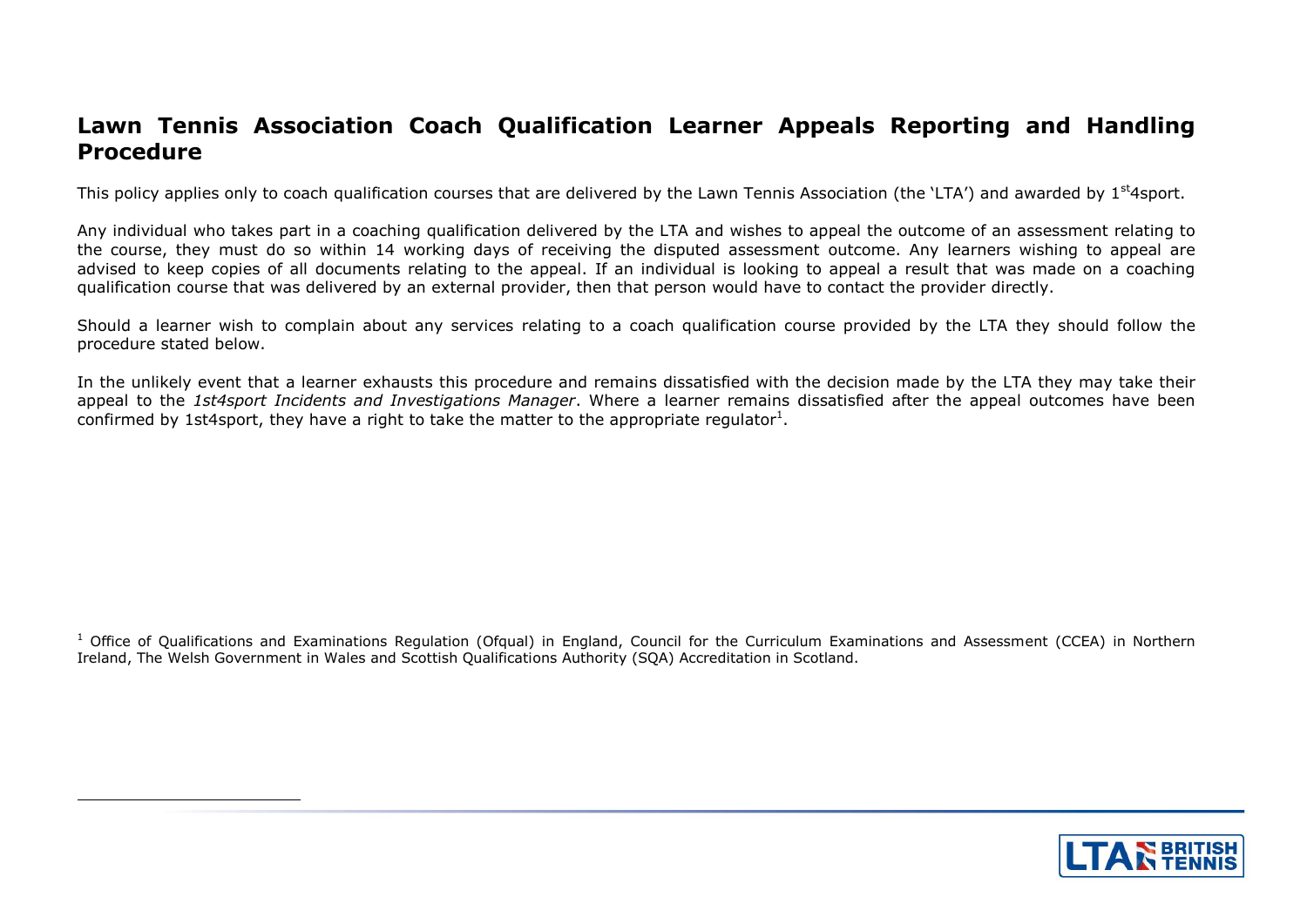#### **Stage 1**

If the appeal cannot be resolved informally to the satisfaction of learners, or if a learner feels that they cannot make an informal appeal to their tutor/assessor, a formal appeal should be submitted in writing to the Coach Qualification Manager at the LTA using the Appeals Form (stage 1) set out below.

The Coach Qualification Manager will write to the learner to acknowledge receipt of the appeal within 10 working days and outline the course of action to be taken.

The Coach Qualification Manager will carry out an investigation, and will write to the learner within 20 working days of the date of acknowledgement of receipt with the findings and a decision as to whether the appeal was justified.

A learner is required to provide as much information as possible regarding the disputed assessment decision. When completing the Appeals Form (stage 1) set out below, information should include:

- the date and type of the assessment (ie observation of practical work, assessment of a set task/assignment, result of an internally assessed question paper)
- **the name of the assessor involved**
- a brief outline of the reason for the appeal
- any associated documents (ie learner evidence, record of feedback from the assessor involved).

All Stage 1 appeals should be sent to:

Coach Qualification Manager

National Tennis Centre, Lawn Tennis Association, 100 Priory Lane, London, SW15 5JQ

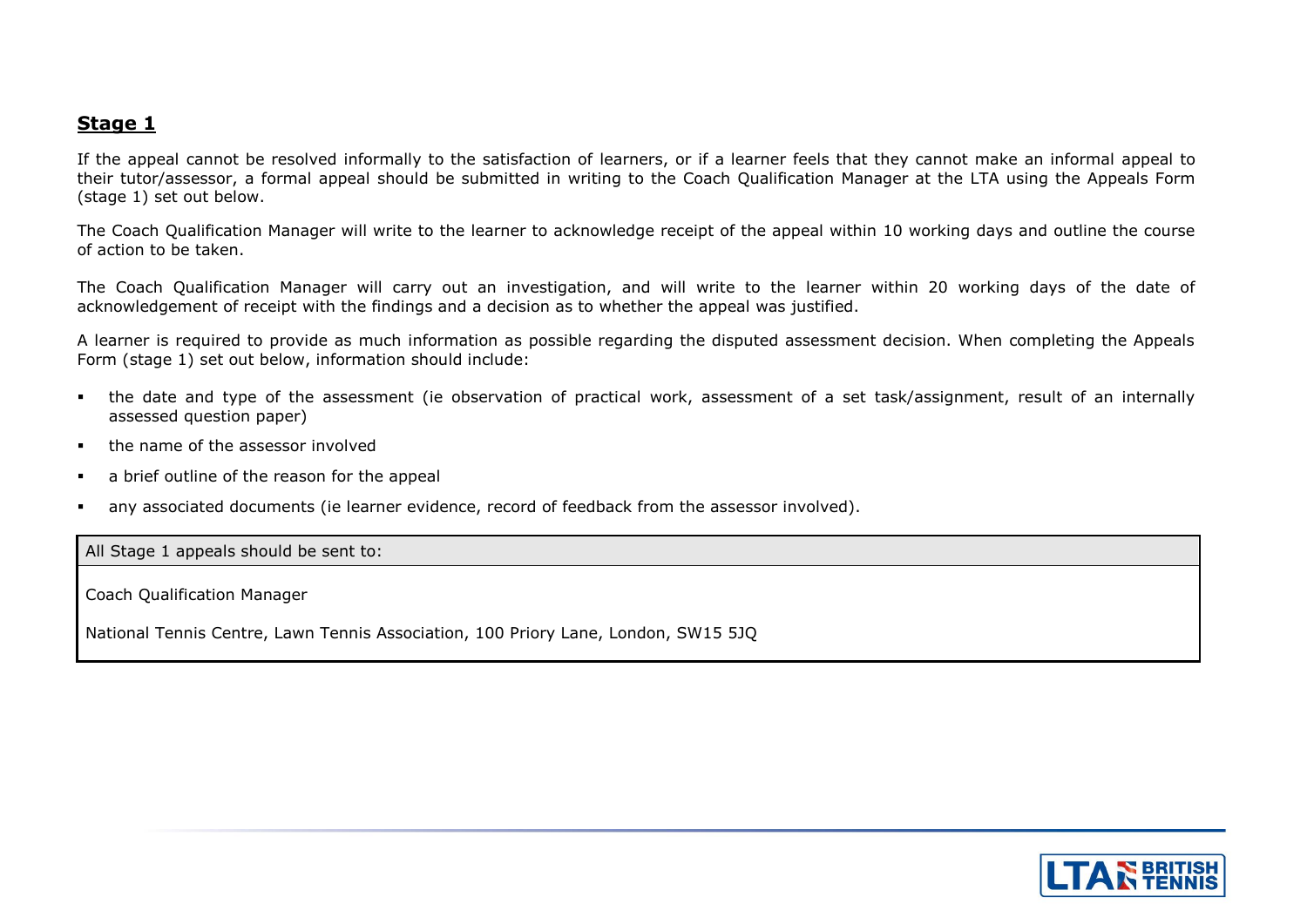#### **Learner Appeal Form (stage 1)**

As set out above in Stage 1 of the appeals procedure a learner is required to complete this form and forward it to the Coach Qualification Manager to make a formal appeal to the LTA, if they are still dissatisfied after having made an informal appeal to their assessor.

| Learner's name                                                        |  |
|-----------------------------------------------------------------------|--|
| Learner registration number                                           |  |
| Address                                                               |  |
| Email address                                                         |  |
| Contact number                                                        |  |
| Date of assessment                                                    |  |
| Date appeal submitted                                                 |  |
| Name of assessor (against whose<br>decision the appeal is being made) |  |

Describe the reasons for your appeal as fully as possible. Please include **copies** of any associated documents (eg learner evidence, record of feedback from the assessor involved). Learners should keep a copy of this form.

Type of assessment and nature of the appeal

Please attach an additional sheet, if necessary

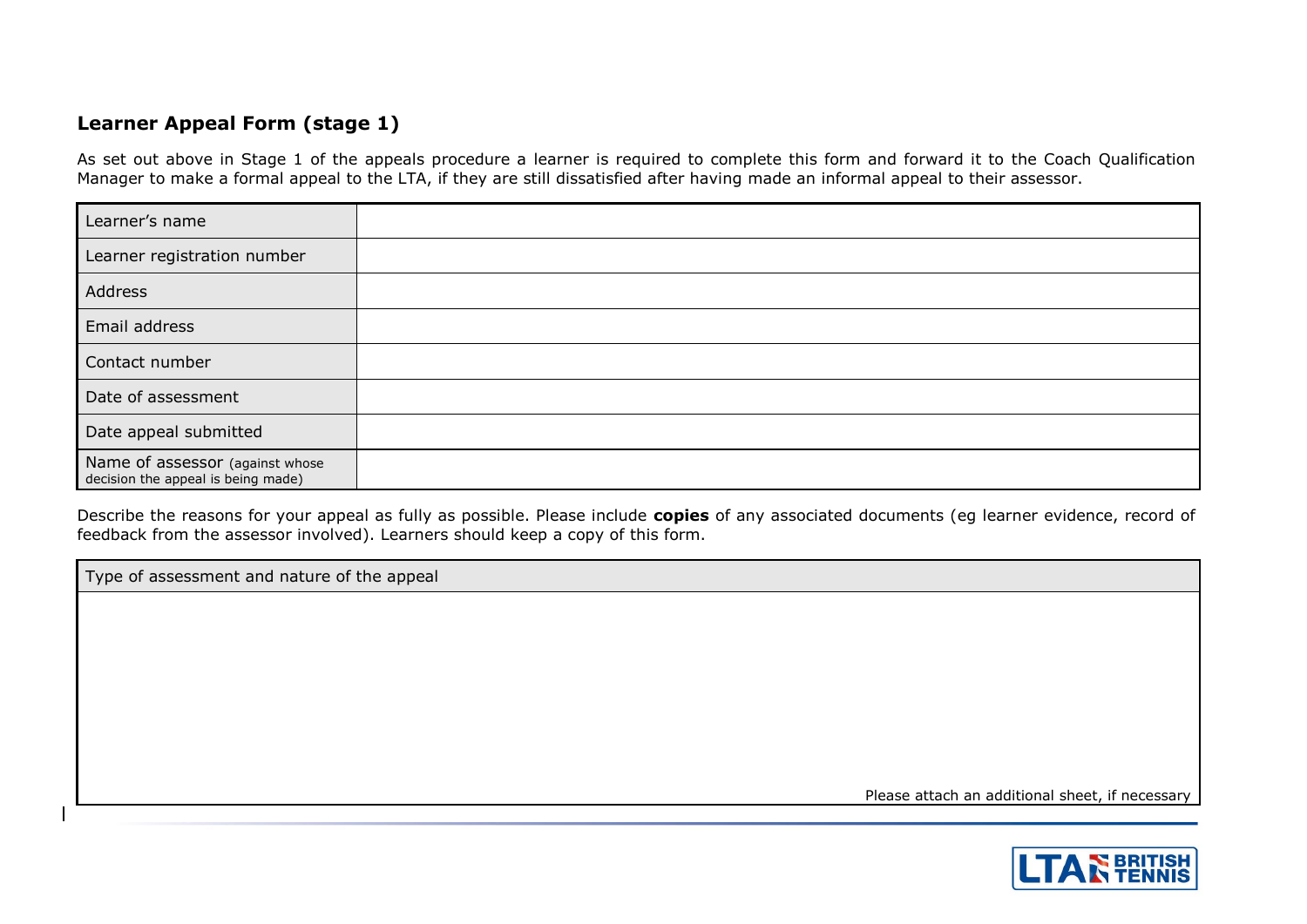|  | Details of Original Assessment Decision |  |
|--|-----------------------------------------|--|
|--|-----------------------------------------|--|

Please attach an additional sheet, if necessary in addition to any supporting evidence

Learner signature and the contract of the contract of the contract of the contract of the contract of the contract of the contract of the contract of the contract of the contract of the contract of the contract of the cont

Please return this form to:

Coach Qualification Manager, National Tennis Centre, Lawn Tennis Association, 100 Priory Lane, London, SW15 5JQ